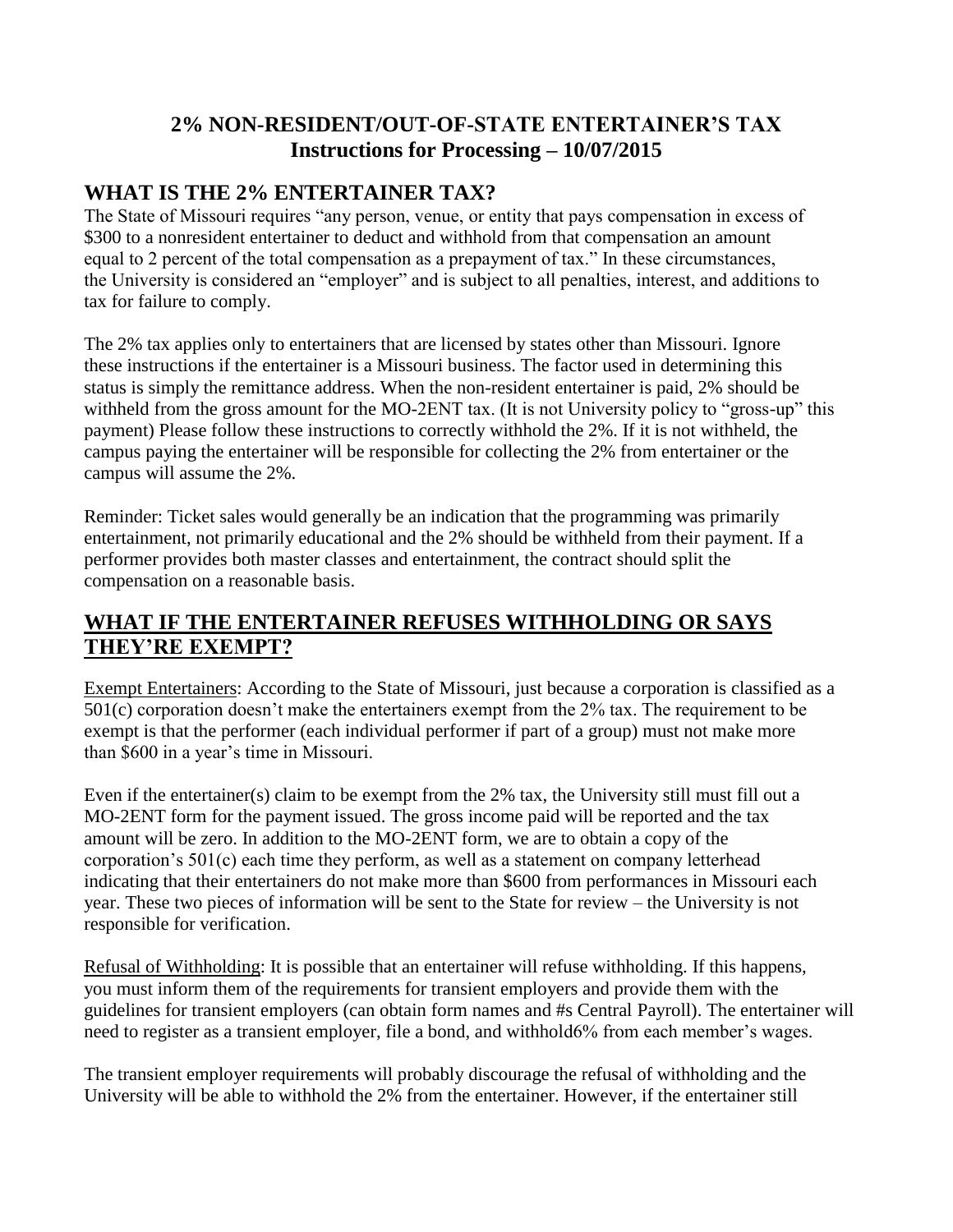refuses withholding, the campus will need to fill out a MO-2ENT form indicating the gross income paid and write "Refused Withholding" in the income tax withheld box.

## **VOUCHER PREPARATION**

Processing a payment to an entertainer, who should have 2% of the payment deducted for Non-Missouri Entertainer's Tax, will require the preparation of two payment requests/vouchers. The two payment requests/vouchers will consist of one to the entertainer for 98% of the agreed price and one to the Director of Revenue for 2% of the agreed price.

The only special instructions for the payment request/voucher to the entertainer is that it is only for 98% of the agreed price.

Finance link: https://fsprd.umsystem.edu/psp/prd/EMPLOYEE/ERP/h/?tab=DEFAULT

Payment request navigation:

| רות המוסד גופורית ("") מרגמות מתוכנית ("") מתחלת מוריז (""). במוסדות המוסדית והוא מוריק ממוכן ממוכן ל |  |  |                                                                        |  |  |
|-------------------------------------------------------------------------------------------------------|--|--|------------------------------------------------------------------------|--|--|
|                                                                                                       |  |  | Favorites V Main Menu V Employee Self-Service V Payment Request Center |  |  |

# **FORM MO-2ENT COMPLETION**

| Missouri Department of Revenue<br><b>Statement of Income Tax Payments for</b><br>Form<br><b>MO-2ENT</b><br><b>Nonresident Entertainers</b> |                                         |    | <b>Print Form</b><br><b>Reset Form</b><br>3. Tax Year                   |
|--------------------------------------------------------------------------------------------------------------------------------------------|-----------------------------------------|----|-------------------------------------------------------------------------|
|                                                                                                                                            |                                         |    | $\Box$ 1st Q (Jan-Mar)<br>$\Box$ 2nd Q (Apr - Jun)                      |
| Name of Entertainer                                                                                                                        |                                         |    | 4. Entertainer's Missouri Tax I.D. Number<br>$\Box$ 3rd Q (Jul - Sept)  |
|                                                                                                                                            |                                         |    | $\Box$ 4th Q (Oct - Dec)                                                |
| 2. Address                                                                                                                                 |                                         |    | 5. Entertainer's Federal Employer I.D. Number or Social Security Number |
| Entertainer<br>City                                                                                                                        | <b>State</b>                            |    | Zip Code<br><b>Office</b><br><b>Use Only</b>                            |
| 6. Income Subject to Tax                                                                                                                   |                                         | 00 | 7. Missouri Income Tax Payment                                          |
| 8. Entertainer's Type of Entity<br>C Corporation<br>S Corporation                                                                          | 9. Venue Name                           |    | 10. Venue City                                                          |
| Partnership<br>Limited Liability Company<br>Sole Proprietorship                                                                            | 11. Date(s) of Performance (MM/DD/YYYY) |    |                                                                         |

**<http://dor.mo.gov/forms/MO-2ENT.pdf>**

Calendar Year – Should always be the year in which the payment was made to the entertainer and is being reported to the state.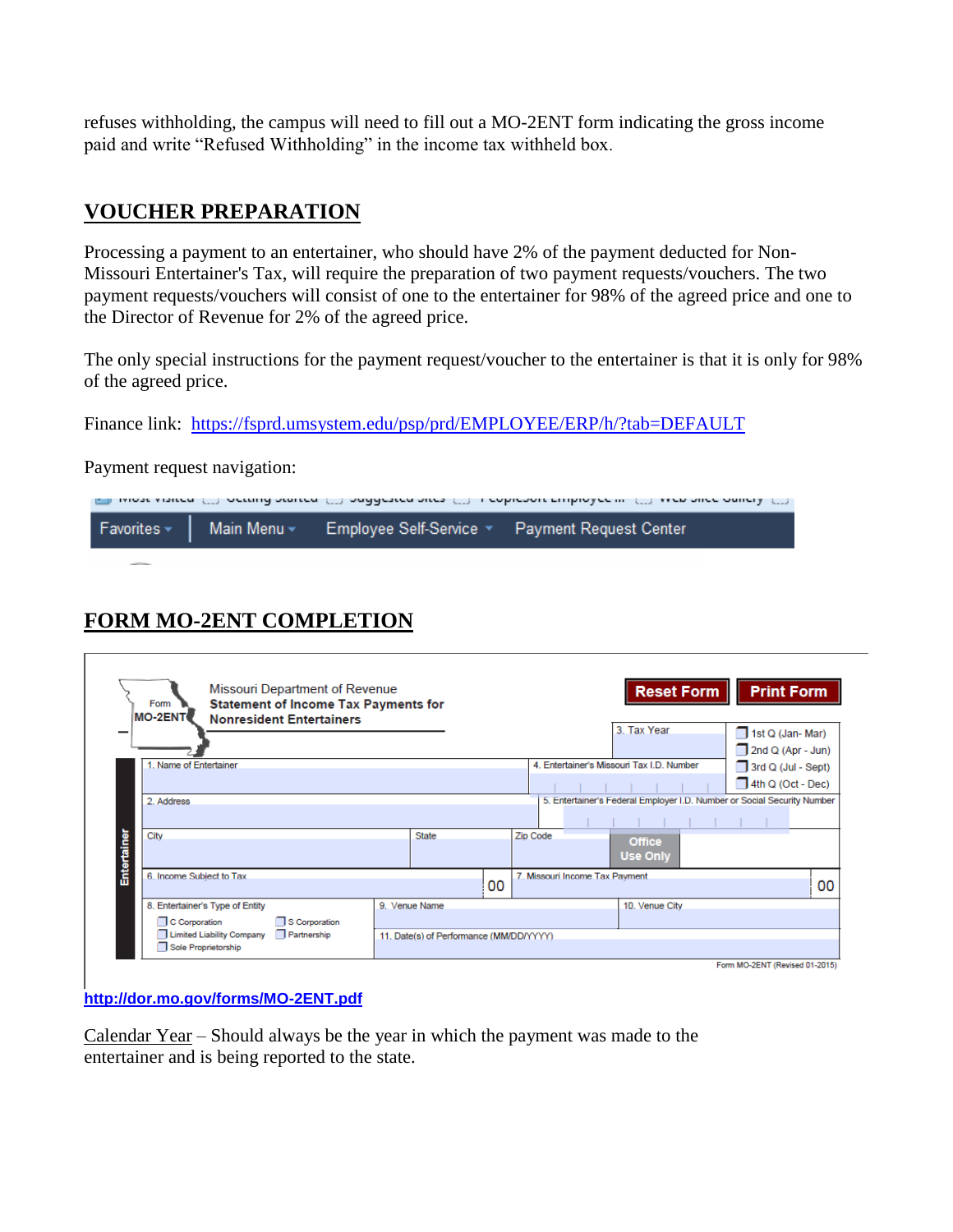\*\*Performer/Performance Name – Effective July 1, 2003, please enter the name of the actual performer or performance in the space to the right of Calendar year (even if it is the same as the Entertainer Name in box  $1$ ).

Box 1. Name of Entertainer – The name of the production company or Entertainer the payment is being paid to (corresponds to Box 10 – FEIN/Social Security Number)

Box 2. Address – Address of Entertainer being paid. If this is a Missouri address, you shouldn't be withholding the 2% Non-Resident Tax.

Box 3. Tax Year – Options are:  $1^{st}$  Q(Jan-Mar),  $2^{nd}$  Q(Apr – Jun),  $3^{rd}$  Q(Jul – Sept),  $4^{th}$  Q(Oct – Dec)

Box 4. Missouri Tax ID Number – 18755755 – This is the only number that belongs in this box.

Box 5. Entertainer's FEIN/Social Security Number – Enter the entertainer's Federal I.D. Number or social security number.

Box 6. Income Subject to Tax – Enter the total compensation paid to the entertainer. Any cents should be rounded to the nearest whole dollar (Ex. \$100.50 would be \$101.00 and \$100.49 would be \$100.00)

Box 7. Missouri Income Tax Payment – Enter the amount withheld for the nonresident entertainer. The amount withheld is 2 percent of the amount on Line 5.

Box 8. Type of Entity – Check the appropriate box to indicate whether the entertainer is filing as a partnership, S corporation, C corporation, limited liability company, or a sole proprietor.

Box 9. Venue Name – University of Missouri

Box 10. Venue City – Location where performance was held

Box 11. Date(s) of Performance – Instruction say MM-DD-YYYY (Ex June 1, 2013 would be 06-01- 2013)

# **MO-2ENT MEMO COMPLETION**

The MO-2ENT Memo assists in the "matching" process at the end of the quarter (outlined under Central Payroll's Process). Forms may be sent in as often as you like, but please send forms to Central Payroll no later than the first of April, July, October or January (depending on the quarter we're in). Multiple MO-2ENT forms can be sent in with this form. The Memo can be adjusted through Excel to accommodate your number of forms.